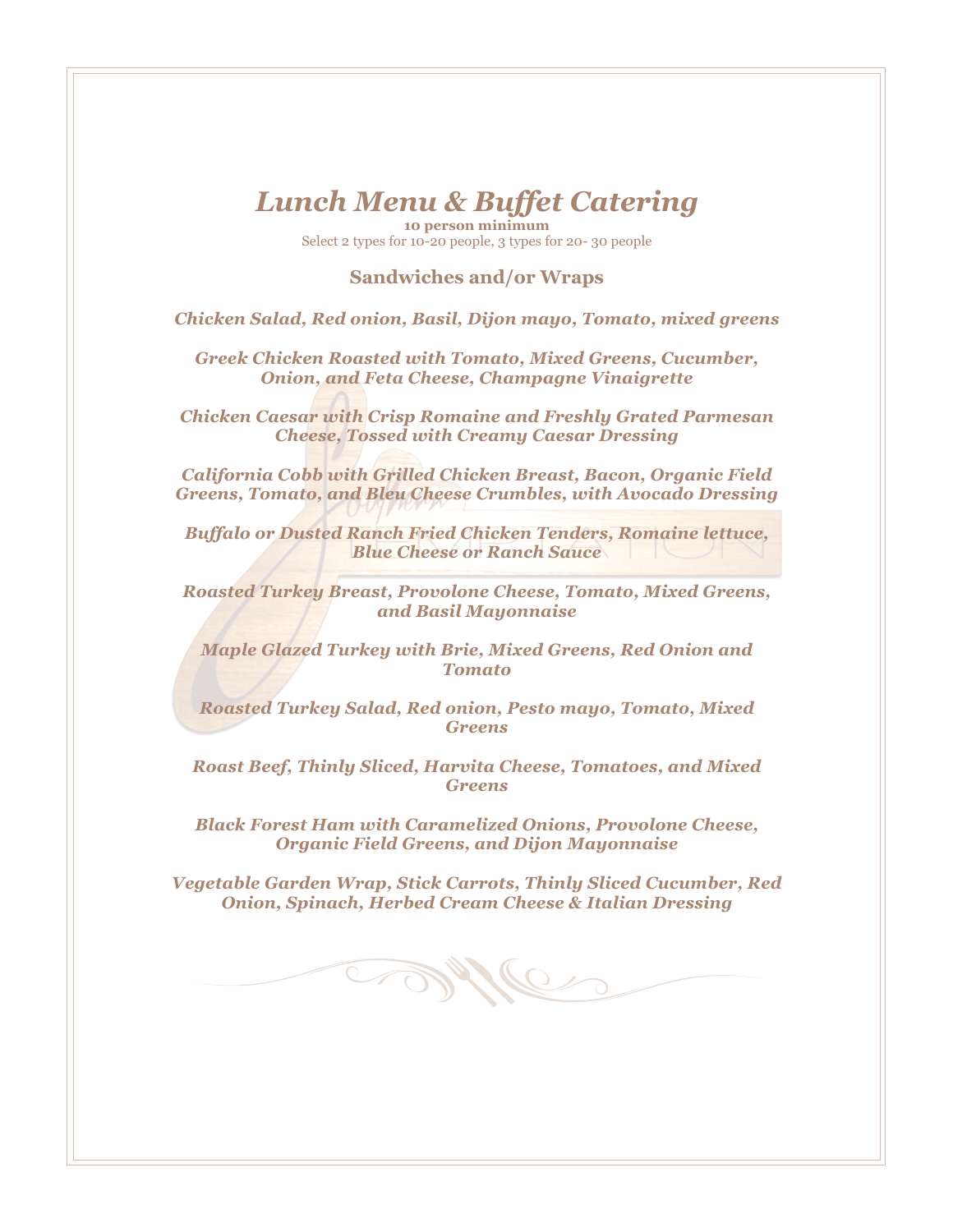### **Entree Salads**

10 person minimum All Entree Salads are served with Fresh Bread and Butter

**Apple & Walnut Spinach Salad Fresh Spinach, boiled egg, julienne granny smith apples, candied walnuts, crasins, balsamic dressing**

**Classic Cesar Salad Crisp romaine, homemade croutons, parmesan cheese, creamy Cesar dressing**

**Greek Salad Vine-ripened tomatoes, cucumbers, red onion, olives, homemade croutons and feta, Greek dressing**

**Chef's House Mixed greens, toasted almonds, cherry tomatoes, cucumbers, crasins, honey mustard dressing**

**Asian Pineapple Mixed greens, candied pineapples, crisp won tons, carrots, pecans, ginger dressing**

**Blue Bacon Romaine hearts, blue cheese crumbles apple wood bacon, cucumbers, croutons, raspberry vinaigrette**

**Contemporarily Wedge Fresh iceberg, slice grapefruit, cherry tomatoes, apple wood bacon, cherry tomatoes, blue cheese dressing**

**Garden Salad Mixed Greens, carrots, red onions, tomatoes, cucumber, cheddar cheese, croutons, Italian dressing**

**Avocado Salad Arugula & field greens, avocado, goat cheese, grape tomatoes, red onions, cilantro garlic vinaigrette**

Mile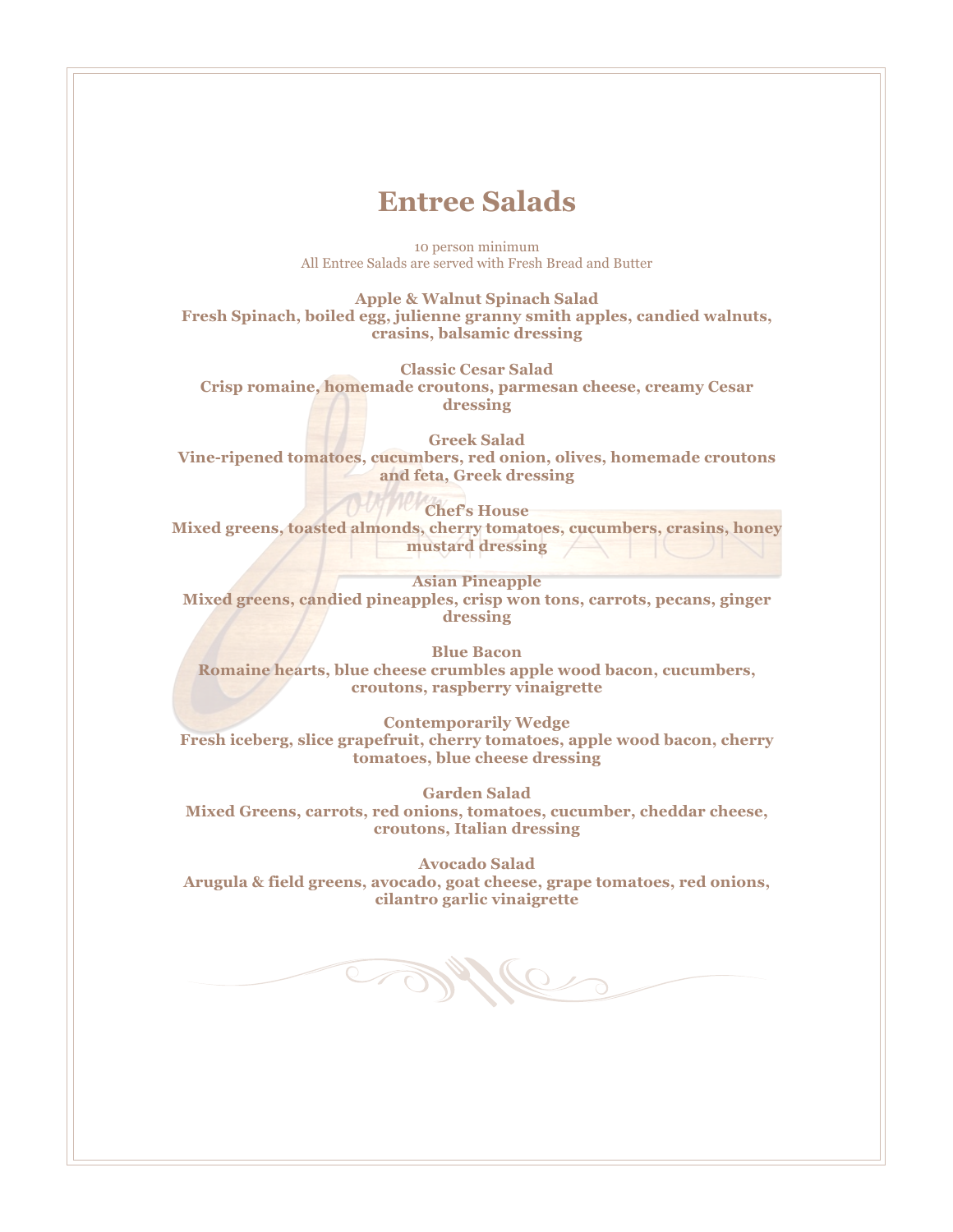# *Hot Entrée Meals (Buffet Style)*

**Grilled Cilantro Lime Chicken Breast with Fiesta Salsa. Served with Island Rice Pilaf and Peppered Black Beans.** 

**Rosemary Almond Chicken Breast with Toasted Almond Crust. Served with Garlic Mashed Potatoes**

**Shredded Chicken OR Pulled Pork BBQ, Southern Sweet & Spicy Sauce. Served with Hawaiian Sweet Rolls, Confetti Coleslaw, and Red Potato Salad or Mac & Cheese**

**Asian Stir-fry (Choose, shrimp, chicken or beef) Jasmine rice, peppers, red onions, zucchini, squash, soy sauce, hozin, sesame oil, ginger** 

**Jerk Chicken Marinated jerk chicken, rice & peas, sautéed cabbage, sweet plantains**

**Chicken OR Beef Kabobs (2 per person) with Peppers and Onions, Marinated in Garlic and Olive Oil. Served with Rice Pilaf** 

**Parmesan Crusted Chicken Chicken filets, panko parmesan, basil marinara, linguini, French baguette** 

**Heirloom Roasted Chicken Poultry herb blend, white wine, whipped sweet potatoes, cherry tomatoes, sautéed spinach** 

**Grilled Chimichurri Flank Steak, Served with Wild Rice and Match Stick Vegetables**

**Tenderloin of Beef (6 ounces) with Wild Mushroom Medley and Red Wine Sauce. Served with Smashed Yukon Gold Potatoes, and Grilled Vegetable**

**Bourbon Blue Cheese Steak Tenderloin, apple wood bacon, blue cheese butter, Florentine mash potatoes, sautéed asparagus**

**Teriyaki Salmon Filets with Teriyaki Sesame Sauce or Gingered Mango Chutney**

Me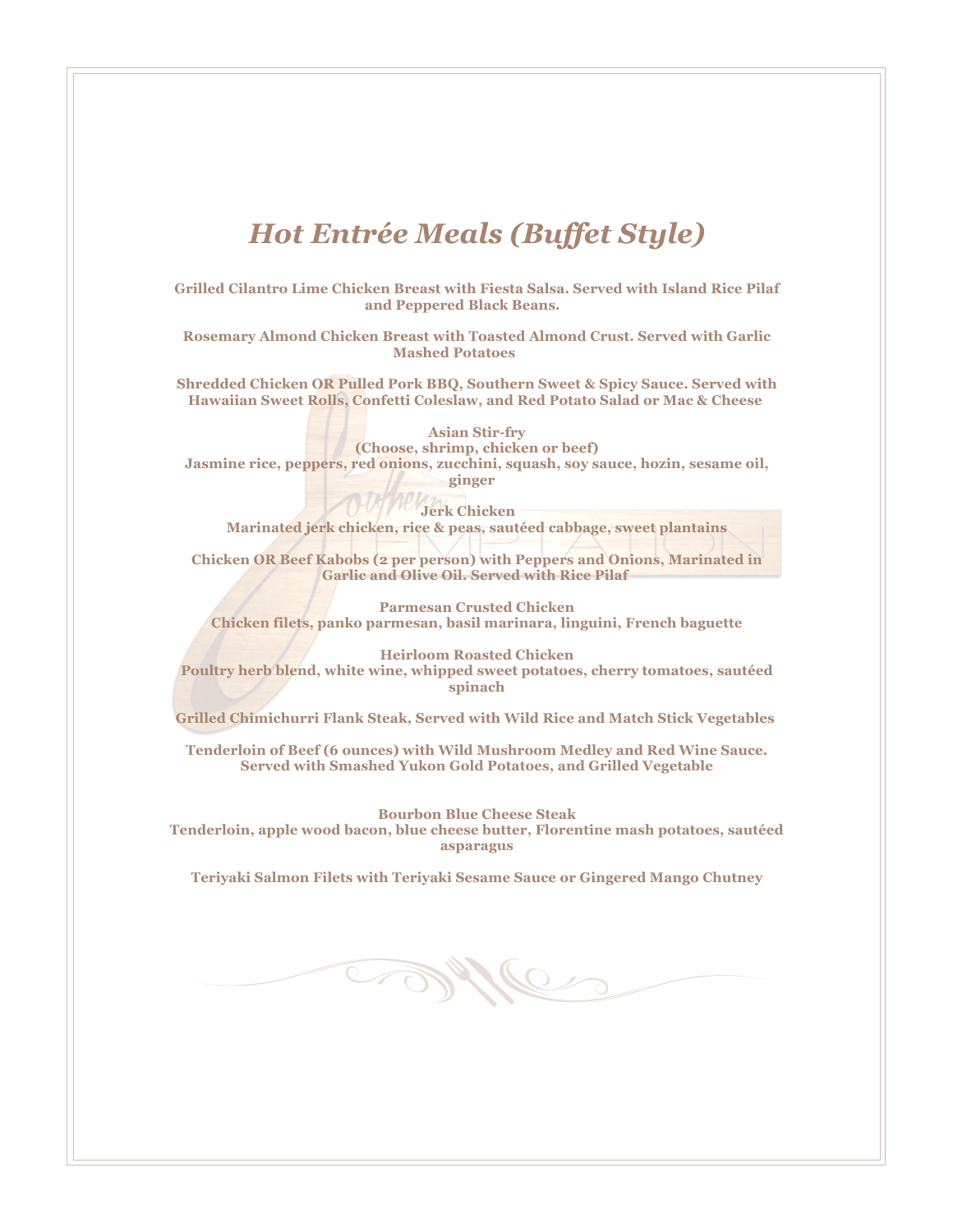**Lemon Herb Halibut Poached Halibut, fresh lemon, pepper, mushroom risotto, herb butter** 

**Salmon Wellington Alaskan salmon, puff pastry, roasted vegetables, wild rice, parmesan cream**

**Spicy Shrimp and Scallops, Szechwan, Mixed Vegetables and Crushed Red Pepper. Served over Rice Noodles**

> **Lump Crab Cake Lump crab, herbs, corn salsa, wild rice, horseradish cream**

**Seared Pork Chop Bone in pork chop, mushroom crust, cognac reduction, whipped garlic mash potatoes**

**Pork Tenderloin Marinated in Chipotle Chile Sauce, and Grilled with Peppers and Onions. Served with Spanish rice**

**Spinach Tortellini Tortellini, spinach, pesto cream (can add chicken or shrimp additional cost)**

**Baked Ziti** 

**Ground Turkey or Beef, basil marinara, mozzarella & parmesan cheese**

**Chicken Florentine with Baby Spinach, Red Peppers, and Spring Onion. Tossed with Roasted Garlic Cream Sauce**

**Pasta Primavera with Whole Wheat Pasta, Garden Fresh Vegetables, and Pesto Sauce (can add chicken or shrimp additional cost)** 

**Lasagna: Choose from Traditional Meat, Ground Turkey, or Garden Veggie, Stacked High and Layered with Ricotta, Parmesan, and Mozzarella Cheese, and Marinara**

**Assorted Grilled or Fried Wings Buffalo, BBQ, Dusted Ranch, Lemon Pepper, Honey Srircha, Asian Teriyaki, Garlic Parmesan** 

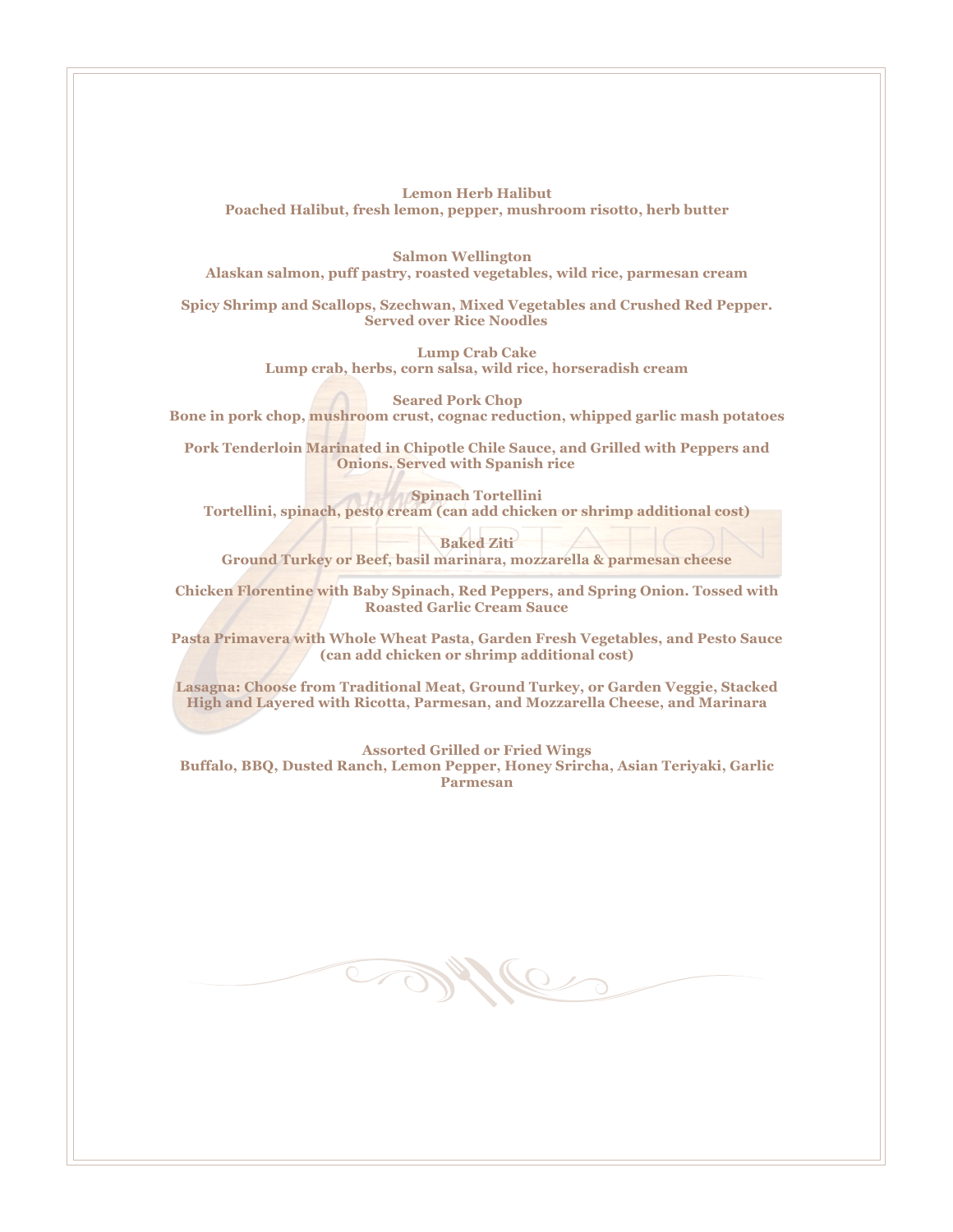### **Vegetables & Starches**

**Roasted Garlic & Parmesan Dusted Asparagus**

**Grilled Asparagus with Italian Dressing**

**Steamed Brown Butter Broccoli**

**Green Beans with Sautéed onions, Olive Oil, and Garlic**

**Whipped Maple Butter Sweet Potatoes**

**Yukon Smashed Potatoes and Sautéed Mushrooms gravy** 

**Rosemary Finagling Roasted Potatoes** 

**Steamed Seasonal Vegetables** 

**5 Cheese Baked Macaroni & Cheese** 

**Pan Roasted Brussels sprouts with Caramelized Red Onion & Balsamic Glaze Herb Wild Rice**

**Fiesta Rice Pilaf with peppers, onions, corn and Thyme**

**Grilled Vegetable Medley with Peppers, Onions, and Red Potatoes**

**Traditional Rice Pilaf**

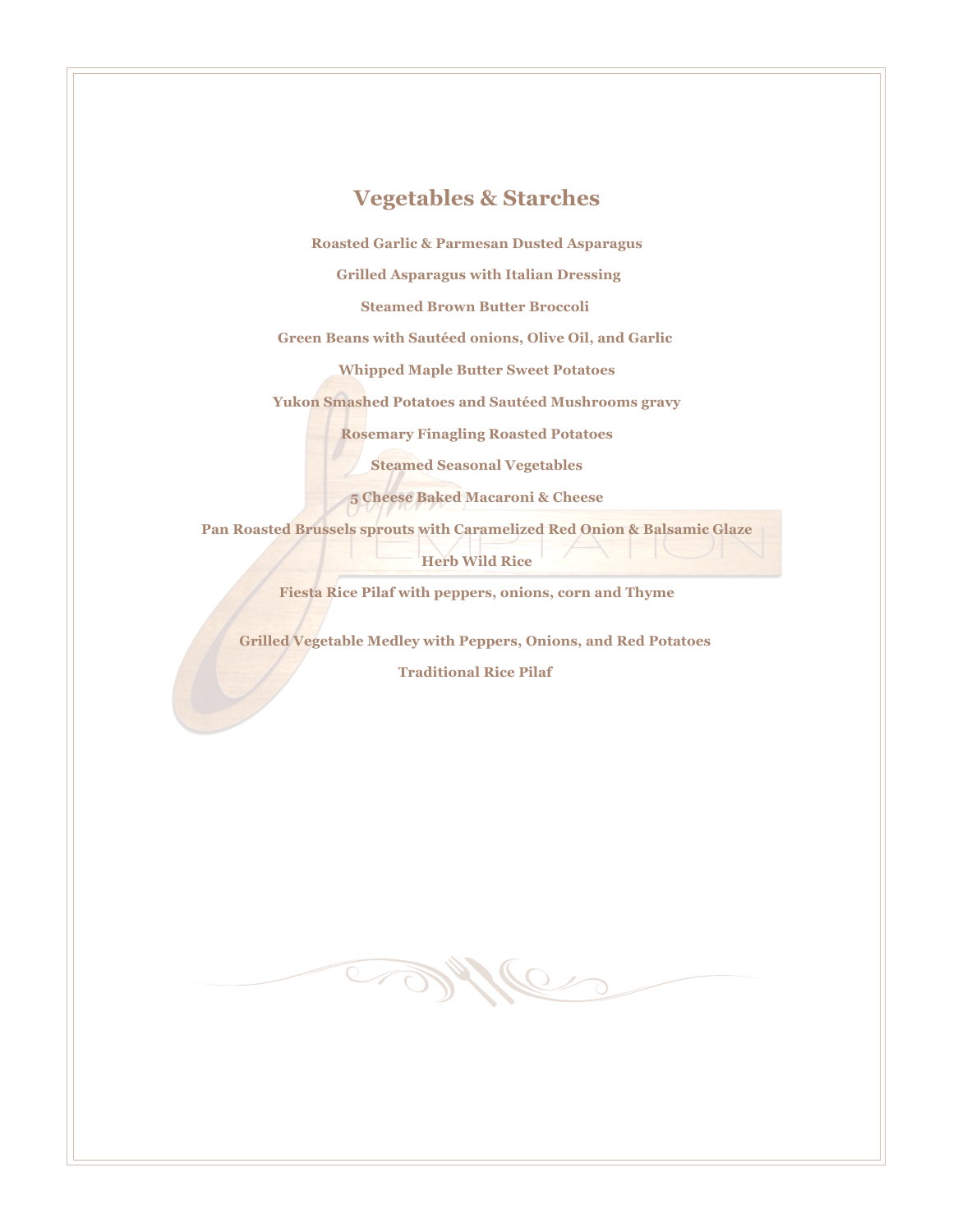### **Pre-Package Pricing**

*Deli Sandwich Buffet \$15.00 (minimum 20)*

**Italian Pasta Salad Choice Salad: Cesar or House Salad Seasonal Sliced Fresh Fruit Assorted Deli Sandwiches & Wraps: Turkey, Ham, Roast Beef Cheese: Swiss, Provolone Condiments: Multigrain, Sourdough, Kaiser Rolls, Whole Wheat Buns, Lettuce, Tomato, Mayonnaise, Mustard, Whole Grain Mustard**

**Brownies & Gourmet Cookies**

*Pasta Buffet \$22.00 (minimum 20)*

**Caesar Salad House Made Croutons Fresh Garlic Bread Chicken Florentine and Marinara Sauce with Beef or Turkey Meatballs, Grated Cheese, Chopped Basil, Red Pepper Flakes Brownies & Gourmet Cookies**

*All-American BBQ Buffet \$25.00 (minimum 20)*

**Off the Grill BBQ Chicken & Flank Steak Vegetarian Baked Beans Corn on the Cob Butter Macaroni and Cheese Fresh Seasonal Fruit Assorted Gourmet Cookies & Brownies**

*South of the Border Buffet \$26.00 (minimum 20)* 

**Tortilla Chips & Salsa Fresca Caesar Salad and Croutons Seasonal Sliced Fresh Fruit & Berries Chicken Fajitas Garden Vegetable Fajitas Warm Flour Tortillas Mexican Rice & Black Beans Toppings: Shredded Lettuce, Onions, Cilantro, Sour Cream, Cheddar Cheese, Guacamole Brownies & Gourmet Cookies**

 $\mathbb{Z}$